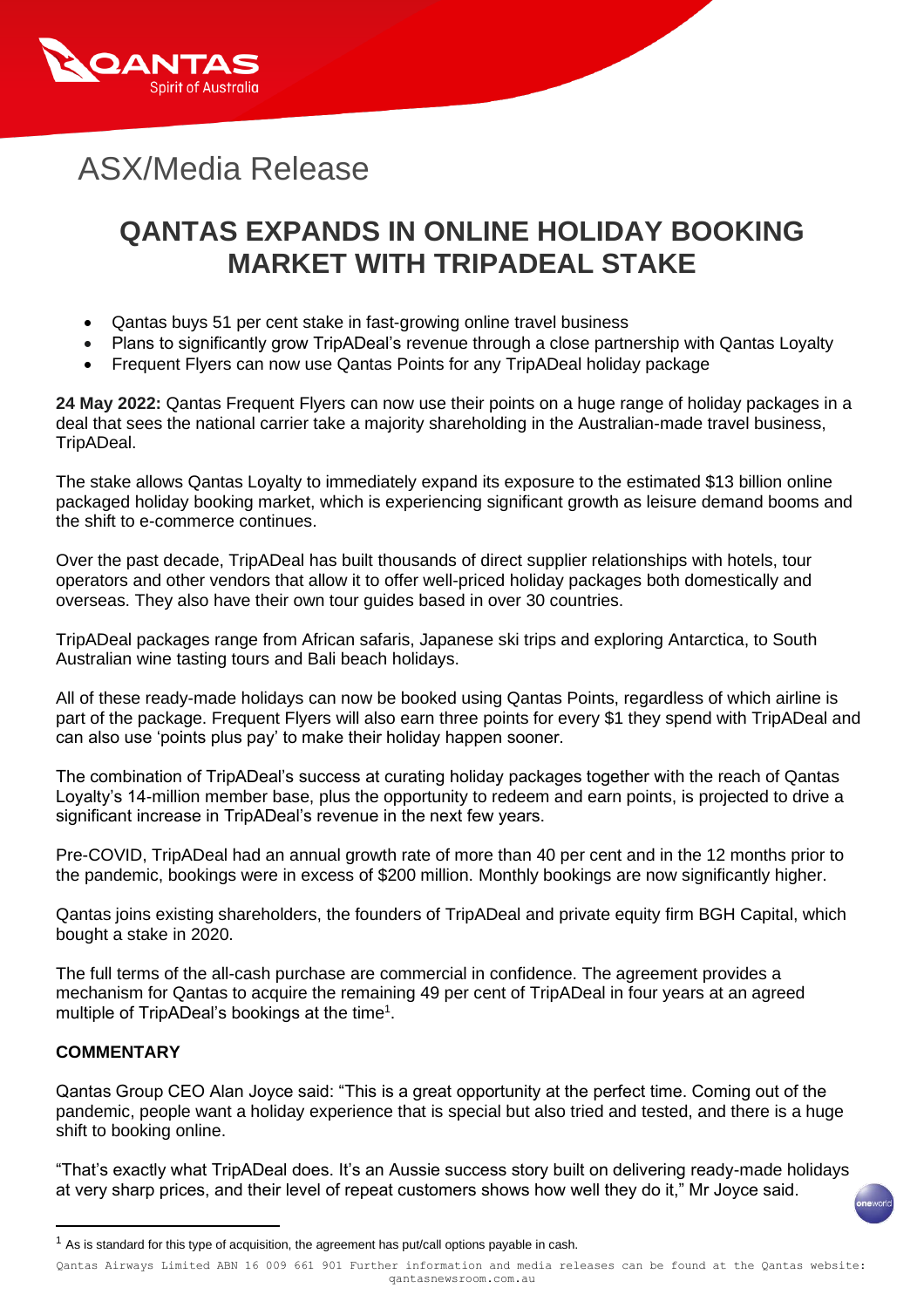"Partnering with TripADeal means we can make Qantas Points part of the equation, which is great news for our Frequent Flyers and for our loyalty business more broadly. Buying a majority stake at the same time means we can benefit from the strong growth that's going to follow as a result.

"Qantas Loyalty performed extremely well during COVID. Despite the lack of flying, members earned and used large volumes of points on the ground, customer satisfaction reached record levels and the business delivered strong earnings for the Group. I don't think any other airline loyalty program managed to do that.

"The ways to earn points on the ground keep expanding and we know that the number one thing people want to spend those points on is travel. That's why the opportunities that TripADeal opens up for our Frequent Flyers will be so positive," said Mr Joyce.

Founder Norm Black said: "We're an Aussie business that is very proud to now be in a close partnership with the national carrier. Qantas understands why TripADeal is different and what makes it a success, which is why we chose to do this deal with them."

Co-Founder Richard Johnston said: "This business is about making it easier for people to take amazing holidays essentially at the click of a button. It's taken a decade for us to build the relationships direct with suppliers to be able to offer all the experiences we have, and the ability to now use Qantas Points for that is really going to drive our growth in the years ahead. And frankly, it's great news for anyone wanting to take a special trip."

### **QANTAS LOYALTY GROWTH**

This deal is the latest expansion for Qantas Loyalty, which continues to perform strongly with earnings growth and record levels of points redemptions and member engagement.

The Group has continued to invest in building Qantas Loyalty's ecosystem across multiple sectors, particularly travel, as well as building a coalition of partners, which is driving growth in membership and earnings.

The redemption of points on travel (hotels and holidays) has doubled from pre-COVID levels following Qantas Holidays, Qantas Hotels and Jetstar Holidays reducing the number of points required for bookings by at least 30 per cent.

Qantas Loyalty is targeting a return to double digit growth in 2022 and targeting Underlying EBIT of \$500- \$600 million by FY24. Earnings from the majority stake in TripADeal will be accretive to this target.

This investment in TripADeal is in addition to the Group's [previous capital expenditure forecast.](https://www.qantasnewsroom.com.au/media-releases/qantas-group-posts-half-year-loss-but-strengthens-balance-sheet/) Net Debt is still projected to reach the bottom of the [Group's target range](https://www.qantasnewsroom.com.au/media-releases/qantas-group-trading-update-third-quarter-fy22/) by the end of FY22.

#### **ABOUT TRIPADEAL**

The Byron Bay based online travel business was established in 2011 by co-founders Norm Black and Richard Johnston specialising in packaged holidays with set itineraries including flights, hotel accommodation and tours.

The company currently employs around 100 people in Byron Bay and the Gold Coast, with dedicated personnel in over 30 countries to manage the experience on the ground.

TripADeal will continue to work with a range of airlines, including Qantas and Jetstar, on the holiday packages it offers.

TripADeal's packaged holiday offering complements the Group's existing online travel businesses which focus on flights and hotel packages.